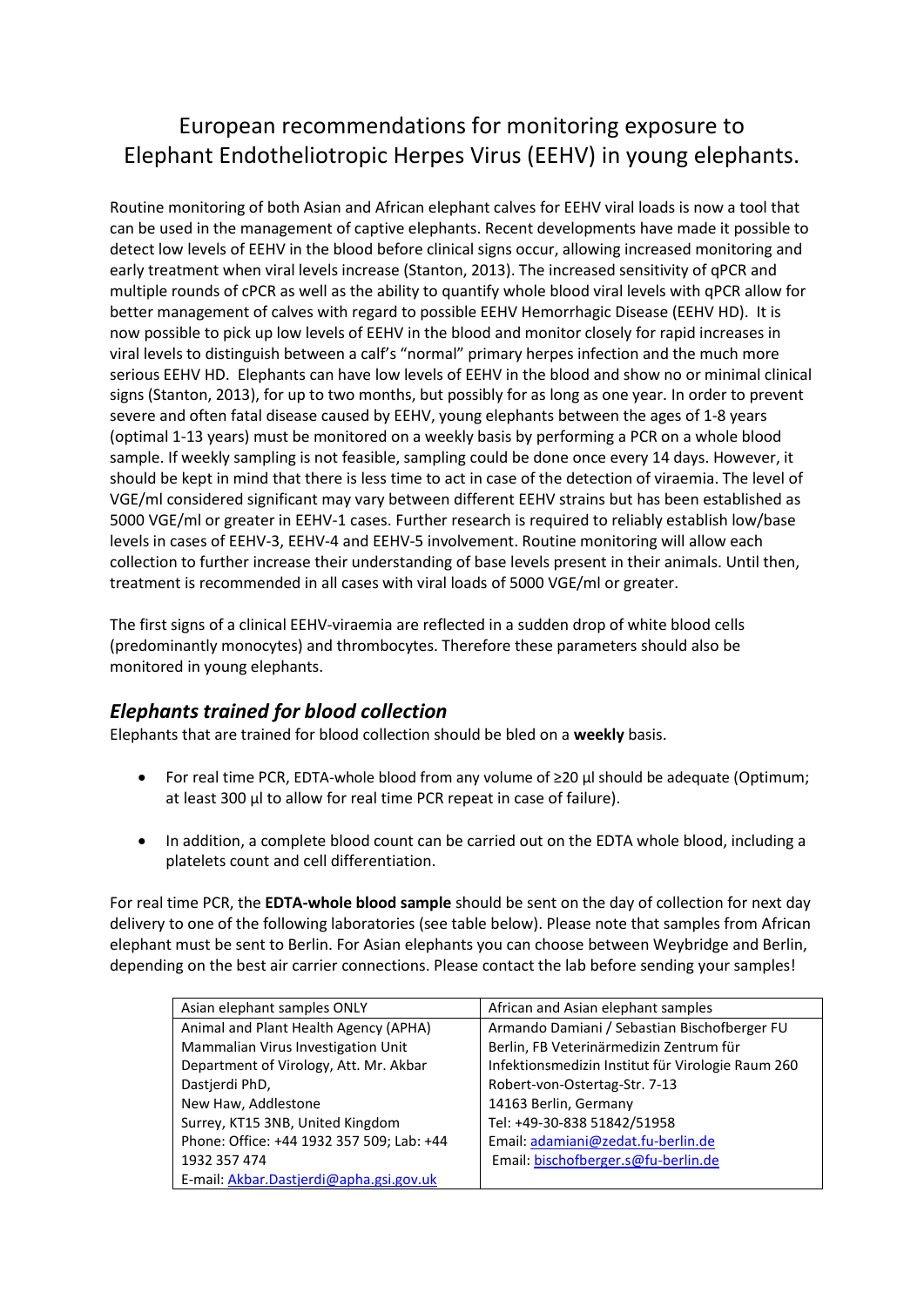No ice is required during express shipment.

Diagnostic EEHV real time PCR at the APHA is currently performed on **Wednesdays/Thursdays**. This means that samples should arrive at the APHA on or before Wednesdays. A rough estimate of viral load is provided if Asian elephant EEHV nucleic acids detected in any of the submitted samples.

 A **heparin plasma sample** should be taken for measurement of the antibody titer (ELISA). This sample can be stored at -20°C and sent (on ice) in batches (for example once a year) to: Artemis-One Health institute Androclus building 2<sup>nd</sup> floor, Att. Mr. Byron Martina PhD Yalelaan 1 3584 CL Utrecht, The Netherlands; Phone: +31-30-6355444 E-mail[: info@artemisonehealth.com\)](mailto:info@artemisonehealth.com)

# *Elephants not trained for blood collection*

If the elephant calf is not yet trained for blood collection, alternative methods to collect a few blood droplets can be used. One is to apply a disposable lancet over an ear vein e.g. Unistick 3 neonatal 18 G lancet (Owen Mumford Inc) used in human diabetics for glucose level monitoring. Chester Zoo has successfully used a modified Unistick 3 neonatal to increase the penetration depth by filing down the tip (fig 1). Other brands may work as well. The procedure can be repeated safely and with minimal reaction from the calf, until sufficient blood is obtained. The blood droplets should be collected on a plain swab for transport to the testing laboratory.

It is worth noting that, although useful to monitor untrained elephants, this method has a lower sensitivity (10 fold reduction) than whole EDTA blood in Vacutainer tubes. This means that is will be less efficient in picking up infection and all efforts should be made to get the animals trained for venipuncture as soon as possible..

If possible, an extra blood droplet should be collected on a glass slide for a blood smear. After staining a differentiation of the white blood cells should also be performed. Although not providing total numbers of WBC's, weekly WBC-differentiation alone can increase chances of detecting a viraemia in time.



 Figure 1. 'Unistick 3 extra' lancets. The arrow indicates the area that has been filed to increase penetration depth.

NB: decisions concerning elephants that are not trained for routine blood collection should always be taken in the light of the need for future cooperation between the animal and their care takers (blood collection, treatment, etc.). Early training of elephant calves should have a high priority in each institution that breeds elephants.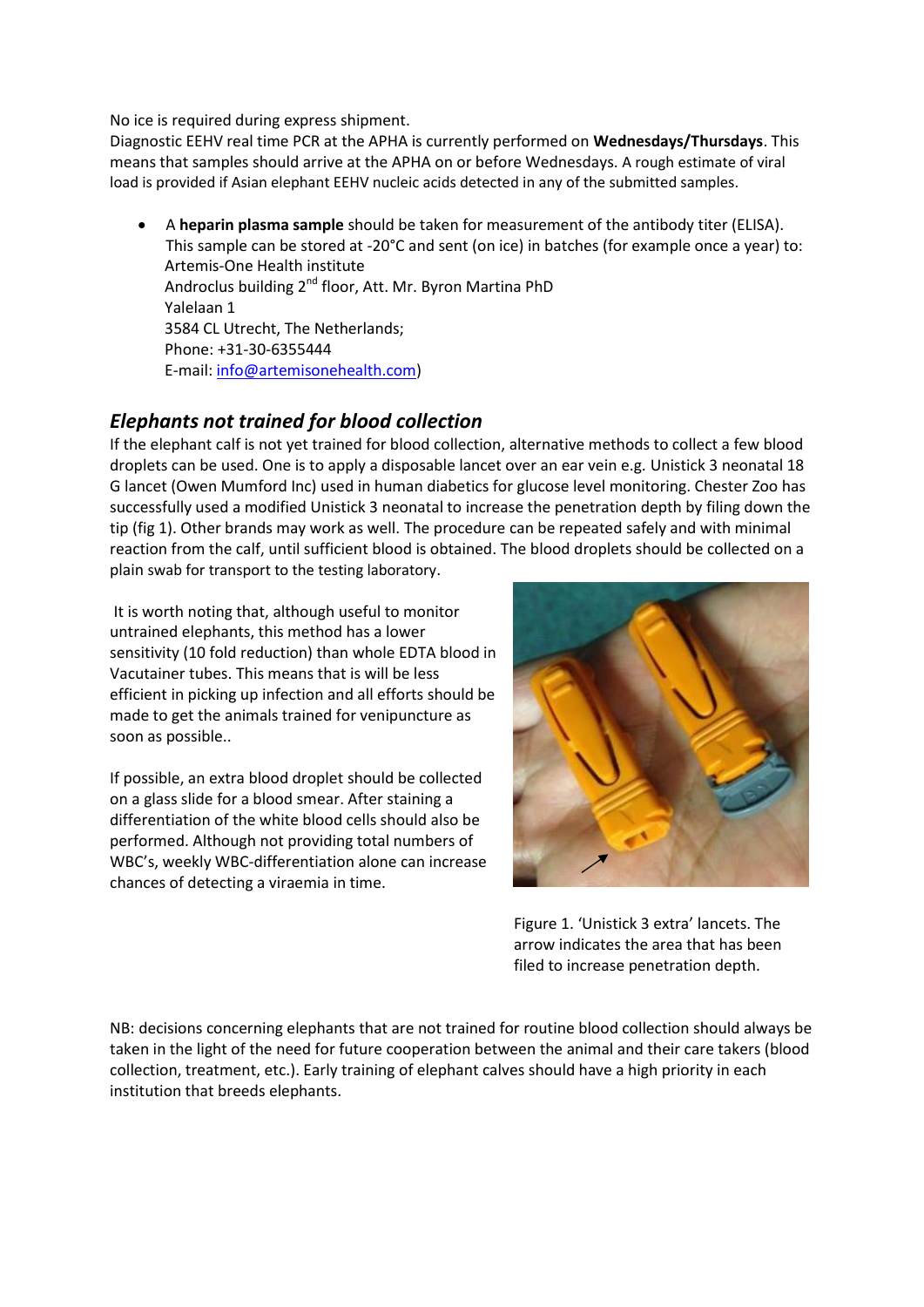# **Actions to be taken after receiving the PCR result:**

- If the **real time PCR result is negative** and the elephant shows **no signs of clinical disease**: no action is required.
- If the **real time PCR result is positive** and the elephant shows **no signs of clinical disease**: contact APHA and make arrangements for submitting more blood samples, preferably on a daily basis. Telephone number: Office: +44 1932 357 509; Lab: +44 1932 357 474).

A quantitative PCR (qPCR) will be performed if the initial real time PCR is positive.

- If the qPCR reveals a high viral load [5000 viral genome copies (vgc) /ml or greater], treatment of the affected elephant should be considered even in the absence of clinical symptoms.
- If the viral load is considered low, no treatment is required at this stage, but the elephant should be observed closely and sampling rate for virus level should be increased.
- If the viral load is not clear, because of the small sample size (droplet method), antiviral treatment should be considered as well as monitoring viraemia every 24-48 hours. If viraemia persists despite of treatment, clinical examination and blood collection under sedation is recommended.
- If the **real time PCR result is positive** and the elephant shows **signs of clinical disease**: immediate EEHV-treatment should be considered. A whole blood sample is also required in order to perform CBC, WBC-differentiation and full blood chemistry.

Optional: Heparin plasma should be stored at -20° for measuring the antibody level (ELISA) at a later stage.

### *If at any time point an elephant (independent of its age!) shows clinical signs suggestive of EEHVdisease;*

- An EDTA whole blood sample or blood swab should be sent instantly to the APHA for EEHV investigation and qPCR.
- Whole blood chemistry should be performed including CBC and WBC-differentiation. A sudden drop in total white blood cells (predominantly monocytes) and/or a drop in thrombocytes are suggestive of clinical EEHV and hence necessity for emergency treatment, including administration of fluids, an antiviral drug, antibiotics to protect against toxemia/septicemia originating from the gut flora and other supportive drugs (see annex 1).

**Always consider anti-viral treatment if:**

- **\*Clinical signs present, including drop of monocytes and platelets \*5000 VGE/ml or greater**
- **\*Rapidly increasing VGE/ml**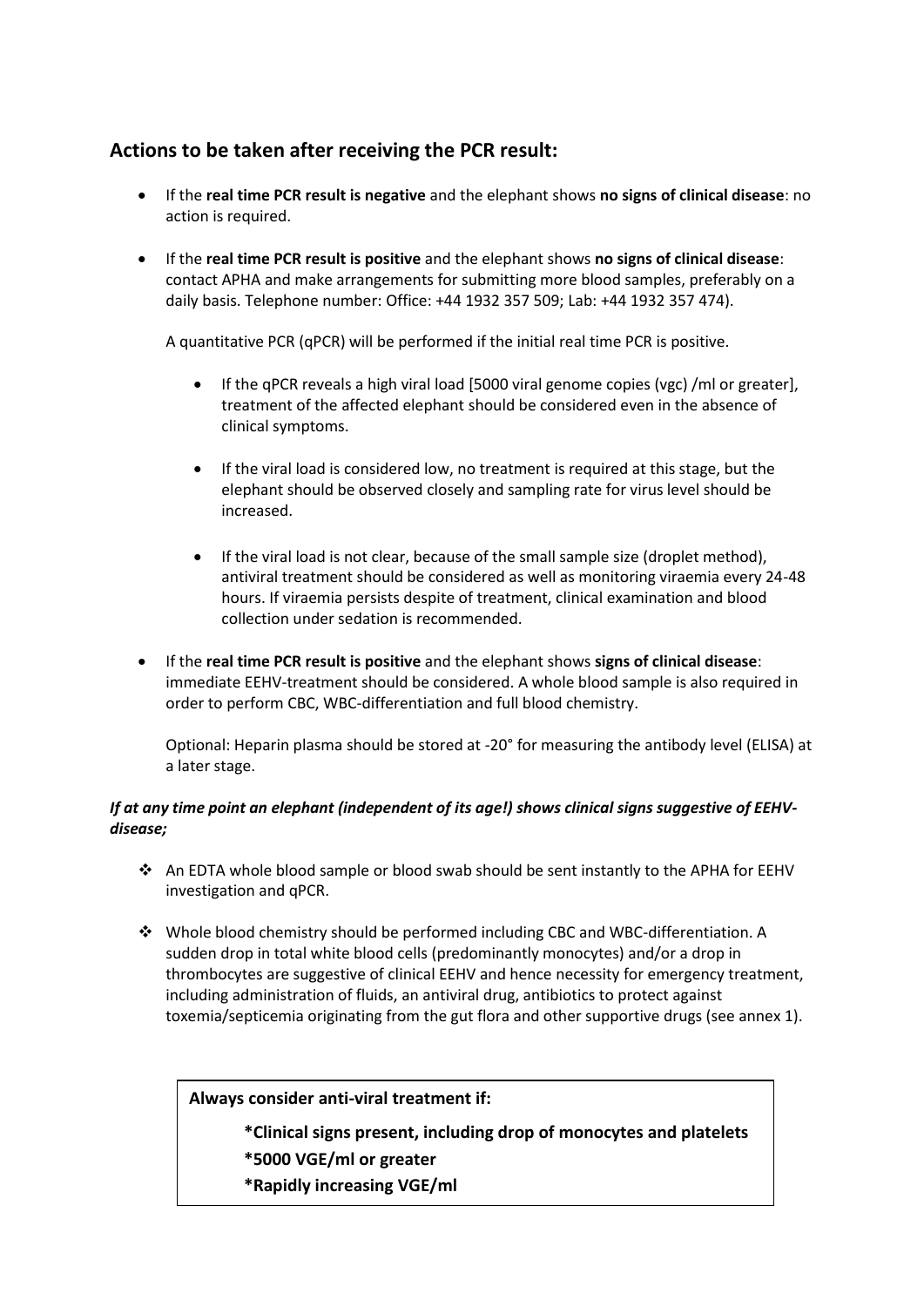# **Additional general recommendations:**

- A. Bank EDTA whole blood samples from the rest of the herd weekly for testing if indicated, e.g. if elephants show clinical signs, calf tests EEHV-positive (-20°C).
- B. Bank heparin plasma samples from the rest of the herd weekly for retrospective study of antibody responses to EEHV exposure (-20°C).
- C. Bank trunk wash samples (only the pellets after centrifugation) weekly for identifying EEHVshedders and identification of the EEHV-strains in the elephant herd (-20°C).

This document was produced by the following participants of the 10<sup>th</sup> international EEHV-workshop held in Houston (USA), 17-18 February 2015:

| Willem Schaftenaar   | <b>EEHV Advisory Group (NL)</b>         |
|----------------------|-----------------------------------------|
| Akbar Dastjerdi      | Animal and Plant Health Agency (UK)     |
| Daniela Denk         | International Zoo Veterinary Group (UK) |
| <b>Byron Martina</b> | Artemis-One Health Utrecht (NL)         |
| Javier Lopez         | Zoo veterinarian Chester Zoo (UK)       |
| Sarah Chapman        | Zoo veterinarian Twycross Zoo (UK)      |
| <b>Tim Bouts</b>     | Zoo veterinarian Parai daisa Zoo (B)    |
| Erin Latimer         | Smithonian's National Zoo (USA)         |
| Lauren Howard        | Zoo veterinarian Houston Zoo (USA)      |

11 August 2015

Contact address: Willem Schaftenaar[, W.Schaftenaar@rotterdamzoo.nl](mailto:W.Schaftenaar@rotterdamzoo.nl)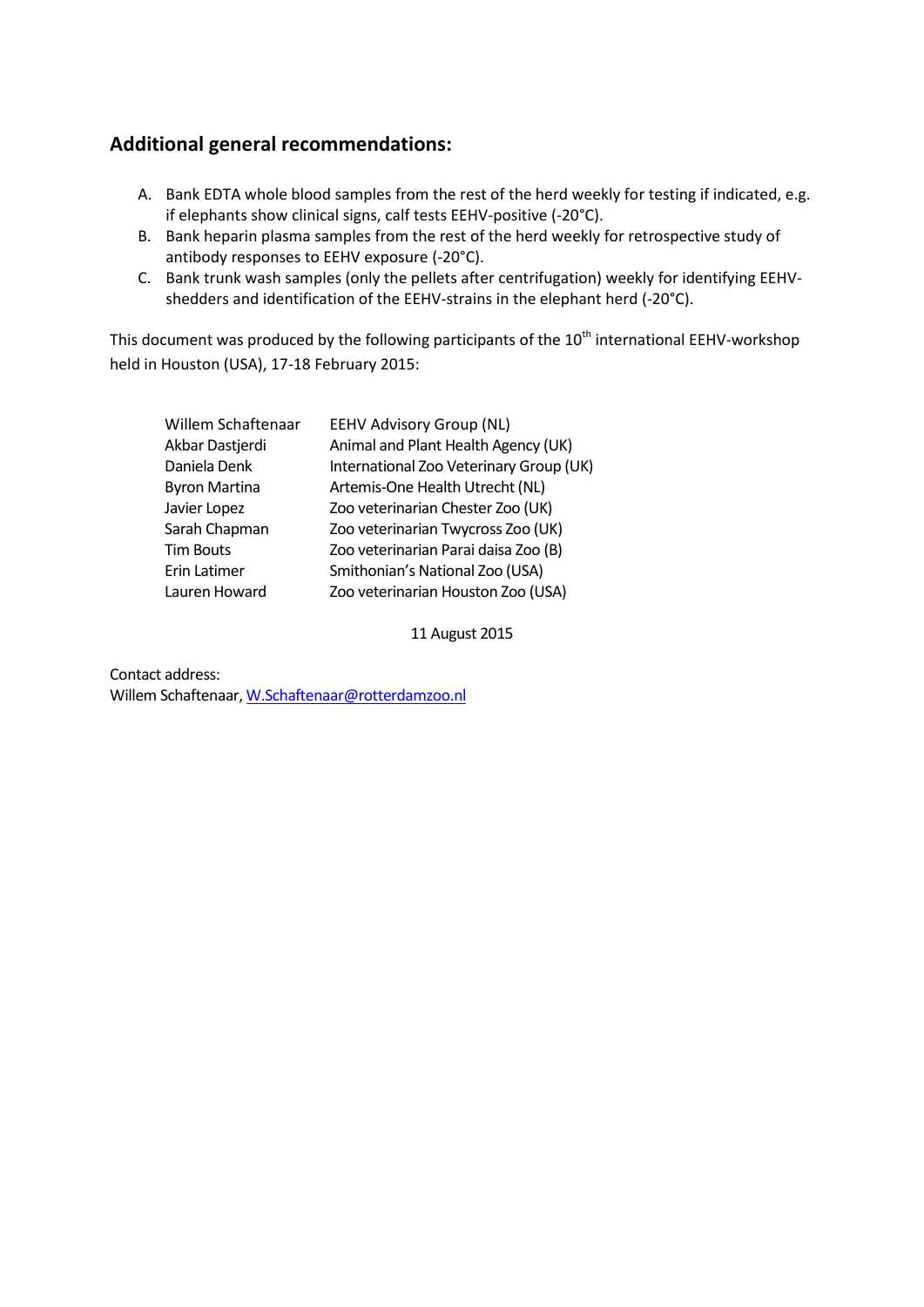*Annex 1: Treatment protocol as published by the EEHV advisory group on<http://www.eehvinfo.org/> (member domain)*

**Treatment of Elephants with Elephant Endotheliotropic Herpesvirus Hemorrhagic Disease**

**Ellen Wiedner, V.M.D., Dipl. A.C.V.I.M. (Large Animal) November 2014**

#### **General Introduction**

Treatment protocols for EEHV Hemorrhagic Disease (EEHV HD) are derived from therapies used for the treatment of human hemorrhagic diseases. Like EEHV, these human diseases, which include Ebola and Marburg, present initially with non-specific and often subtle signs. Also like EEHV, these diseases progress rapidly with death likely resulting from shock, hypovolemia, and possible disseminated intravascular coagulation (DIC), but not from blood loss, per se, although anemia and thrombocytopenia can be substantial.

The goal of therapy with human hemorrhagic diseases is to provide supportive care and to maintain tissue and organ perfusion. This is also the goal of EEHV treatment. Circulatory support and maintenance of blood volume require aggressive fluid therapy using crystalloids, colloids and sometimes both, in conjunction with an intensive care approach to monitoring the patient and symptomatic treatment. Although antiviral drugs are used for EEHV, their actual role in fighting disease is controversial and as yet unconfirmed.

#### **Logistics of providing medical care to sick young animals**

Elephants need to be trained to accept medical procedures. Calf training should be started immediately after birth with the youngster being taught to stand still and tolerate being touched, and over time, progressing to having blood drawn, allowing intramuscular and intravenous injections, swallowing oral medication, and receiving rectal fluids. If the calf has not been trained, then sedation will be needed so that medical care can be given. Not providing medical care to a sick elephant because of political ideologies that preclude contact with the animal or for financial reasons is unacceptable. Facilities that are breeding should make calf training a priority, but any facility with elephants should accustom their animals to routine medical care so that sedation, always tricky, but riskier in sick animals, isn't definitively necessary.

Courses on training elephants are available in the United States and Europe through various organizations. Calf training is discussed here: [Minimum standards of elephant care.](http://www.eehvinfo.org/animal-management-and-training/)

Strategic planning is needed for the eventuality of an EEHV-HD case. Some facilities in the United States perform preparatory drills where the supplies are checked and confirmed (adequate amounts, not expired, properly stored, etc), the elephants' training levels are reassessed, the phone tree numbers are checked and so on. A team approach is critical for these cases; thus the head of the facility, the public relations coordinator, and even neighboring institutions that could lend moral or physical support should be included in the preparation

Because elephants with EEHV usually need round-the-clock care, facilities should determine how to provide such staffing well in advance of an actual emergency. Facilities should also have a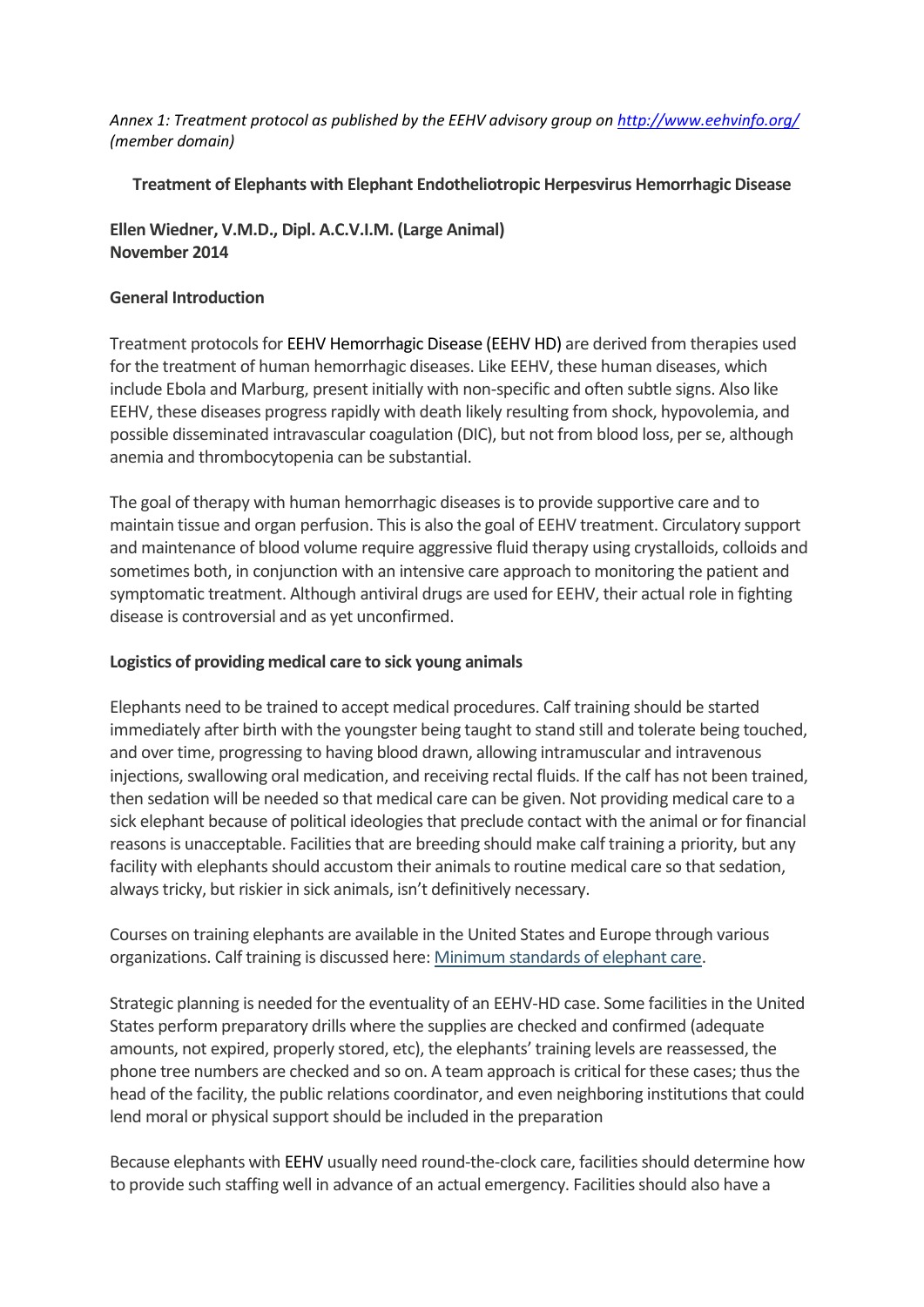budget for medications and equipment, and should keep adequate amounts of supplies on hand, as well as basic laboratory equipment that can be kept near or in the elephant barn. Because care for EEHV-HD affected elephants is performed in the barn – not in a hospital -- facilities need to be able to turn the barn into an intensive care unit (ICU). Recommended supplies for an elephant ICU are listed in **Table 1.**

#### **Table 1: Supplies for the Elephant Barn**

Easily cleanable table for storing supplies supplies Sharps container Red top and purple top vacutainer tubes Styrofoam containers Microhematocrit tubes and clay Microhematocrit tube centrifuge Microhematocrit PCV chart Oxygen tank (E-tank) on a portable stand with wheels and tubing to provide intranasal oxygen Ophthalmoscope Stethescope Thermometer Glucometer and glucose sticks Urinalysis strips Refractometer Light Microscope Glass microscope slides Needles and syringes Small refrigerator for medication and blood tube storage Record keeping supplies (notebook and paper, computer access etc) Blood pressure cuff Good quality flashlight Soft rubber tubing for administering rectal fluids Large equine dosing syringe to attach to tubing Equine stomach pump and a large metal bucket for administering fluids Handwashing supplies Gloves for personnel

#### **Fluid Therapy for Confirmed EEHV cases**

The first line of treatment is rectal fluids. Plain water administered through a garden hose or through rubber tubing via an equine gastric pump can be lifesaving for these animals. This is fortunate for the clinician because administering copious quantities of rectal fluids is straightforward and appears to be very safe. The elephant colon is extremely absorptive, and elephants will absorb what they need while excreting the rest. To administer rectal fluids, the animal should be restrained in a chute. The hind legs may need to be tethered. Manual evacuation of manure is done expediently; it is important not to irritate the colon which will increase peristaltic activity and cause the fluid to be expelled before it is absorbed. Next, the hose (with all metal parts removed) or soft rubber tubing (such as an equine nasogastric tube) should be lightly lubricated and pushed into the rectum to the length of the clinician elbow. The clinician should then withdraw the arm and push the tubing or hose in another meter if possible.

Lukewarm rectal fluids should be administered a slow steady rate. Too fast, and the fluid will stimulate peristaltic contractions, which is not desirable. At the end of fluid administration, the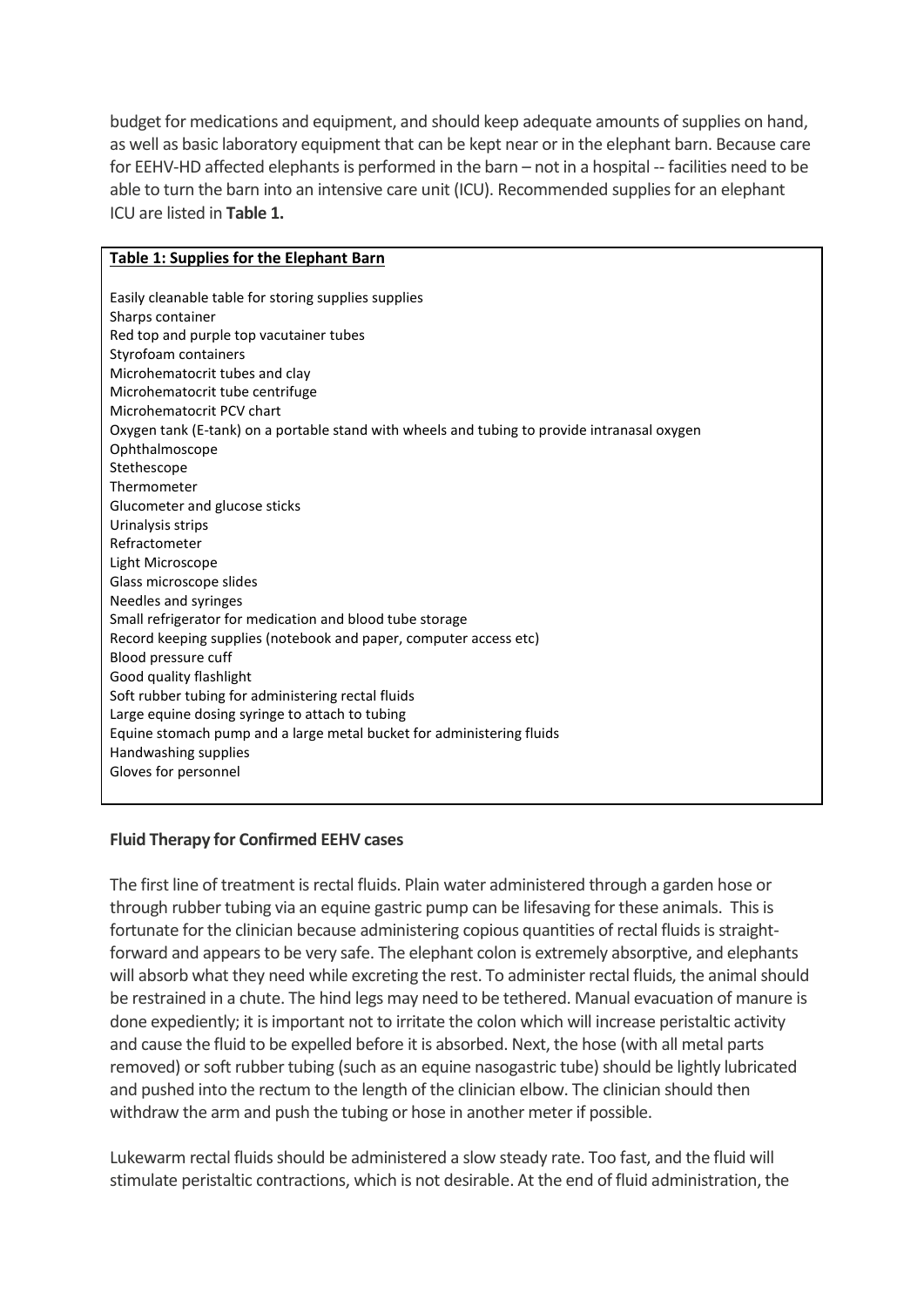tubing should be swiftly withdrawn and the elephant's tail held down for about a minute. If the animals start to strain at any point, the fluid should be turned off but the hose left in place until the straining stops. The fluid should then be started at a somewhat slower rate.

Fluid rates and doses are empirical. A bolus technique of 10 to 20 ml/kg dose is often used. Most elephants will show immediate improvement after receiving fluids. Fluids often need to be given hourly or every two hours. However, it is important to be gentle because it is possible to damage rectal mucosa. If the clinician's glove comes away with blood on it, this indicates rectal irritation. Fluids should be continued, but additional lubrication and more care should be used.

If the elephant doesn't show improvement with rectal fluids, or blood work and physical exam indicate the animal's condition is deteriorating, i.e. tachycardia, tachypnea, increased depression and lethargy, intravenous fluids can be added to the regime. Asian elephants have very low serum osmolarity and are hyponatremic and hypochloremic compared to other species. African elephants are thought to have similarly low serum osmolarity. Thus, commercial fluids such as Plasmalyte, Norm-R and similar, are actually hypertonic for elephants. The author uses these fluids in elephants as she would use actual hypertonic solutions in other species; in other words, very small amounts (1 liter per 450 kg) are given through an IV catheter and followed afterwards with large amounts of rectal fluids.

Colloids may be needed as well, and small amounts can be extremely helpful. Plasma or blood can be banked and stored or collected fresh from another elephant. Fresh plasma is better than frozen. Dose: 0.25-0.5ml/kg (cross match prior to use). Frozen plasma can be kept at -80C for up to seven years. It is important to make sure that the donor elephant is not viraemic and is in good health. In addition, because elephants have preformed blood group antigens, cross-matching in advance of a transfusion is essential. Blood and plasma should be administered through an appropriate blood filter to prevent clots. Very small amounts of plasma, 2-4 liters per elephant, have been quite beneficial for sick elephants.

Colloids must be administered through an intravenous catheter. Catheters can be placed in an ear or saphenous vein. Aseptic technique should be used to place the catheter. After fluid administration is completed, the catheter should be pulled and adequate pressure placed on the insertion site to prevent hematoma formation. Leaving the catheter in doesn't work in elephants because they will remove or damage it.

## **Antiviral Therapy**

EEHV is such a peculiar virus that it is unclear at this time what drug is best to combat it. Famciclovir is most commonly used and can be administered orally or rectally. Acyclovir, which can be given orally and gancyclovir which requires intravenous administration, have also been used. The author prefers to use famciclovir rectally because compliance is straight-forward and no side effects are reported with its use. Gancyclovir is associated with severe side effects in other species including bone marrow suppression and development of Fanconi's syndrome.

If famciclovir is administered rectally, it should not be given at the same time as rectal fluids. Ideally, famciclovir would be administered first, and then at least an hour allowed to pass before rectal fluids are given. As with administration of fluids, retention of rectal medication requires not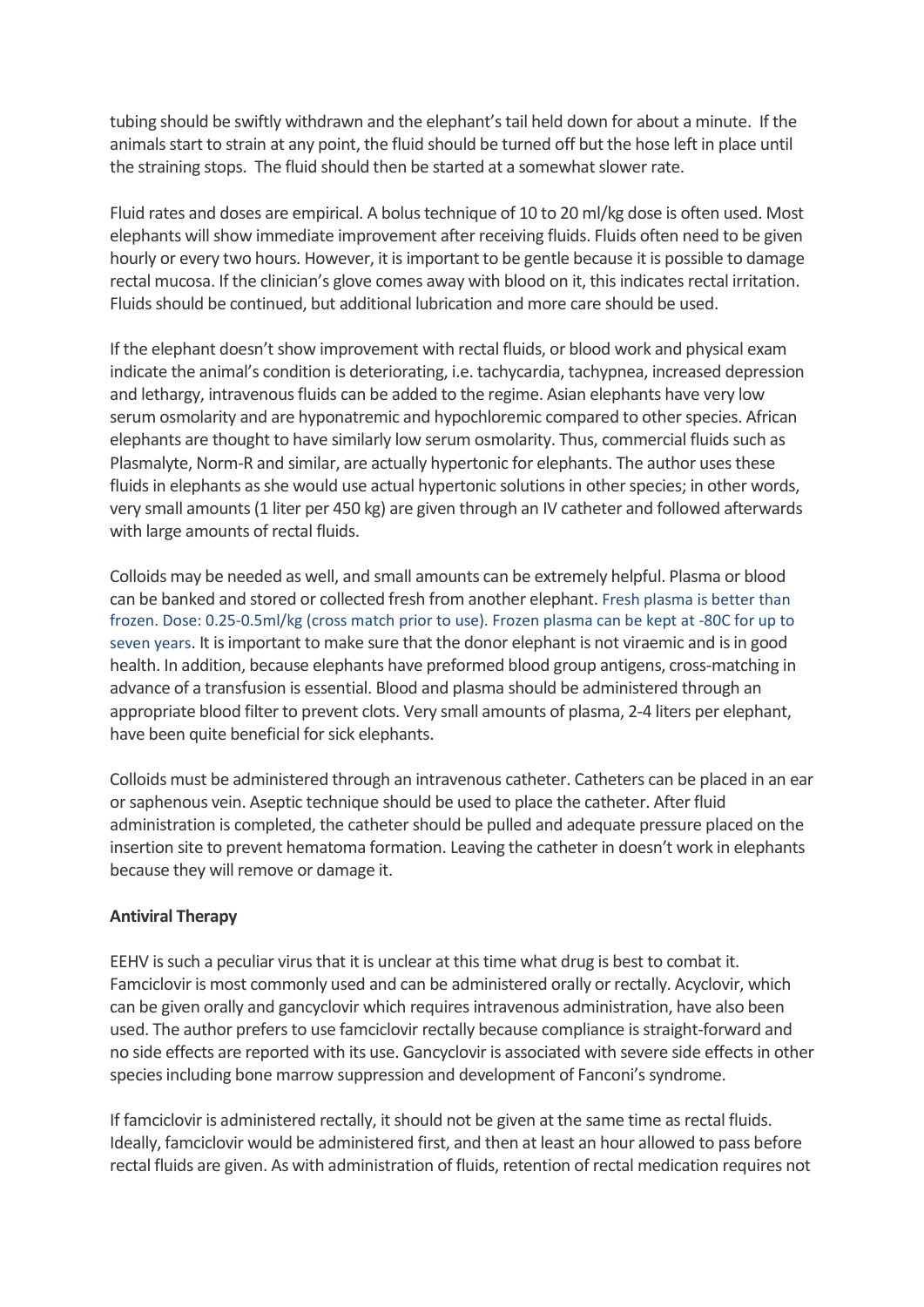overly stimulating the rectum and causing the drug's expulsion. Famciclovir tablets can be dissolved in water and the solution placed in a dosing syringe. The syringe can be attached to a soft rubber tube (equine nasogastric tube), and the tube inserted into the rectum as for fluid, following removal of manure by hand.

While there is no clear evidence that famciclovir is an ideal drug to fight EEHV-HD, its safety and the possibility that it does help suggest that clinicians should continue to use it. Suggested doses can be found in **Table 2**.

| <b>Drug</b>                           | <b>Dose</b>                                            | Frequency             | Route                                   | <b>Notes</b>                                                                                                                           |
|---------------------------------------|--------------------------------------------------------|-----------------------|-----------------------------------------|----------------------------------------------------------------------------------------------------------------------------------------|
| Butorphanol                           | $0.01 - 0.03$<br>mg/kg                                 | Q 4 hours             | SQ, IM or IV                            | Can be given more frequently if necessary; an<br>appropriate dose should not make the<br>elephant overly sleepy                        |
| Ceftiofur                             | $1.1 \text{ mg/kg}$                                    | IM or IV              | Twice daily;<br>Once daily if IV        | Can cause abscess formation given IM                                                                                                   |
| Flunixin<br>meglumine                 | $0.2 - 0.5$ mg/kg                                      | IV                    | Once a day                              | Animal must be adequately hydrated<br>first. Intramuscular administration is<br>extremely necrotizing to tissue                        |
| Famciclovir                           | 16 mg/kg for<br>one day then<br>12 mg/kg               | Oral or per<br>rectum | Four times/day                          |                                                                                                                                        |
| Sulfa-<br>trimethoprim                | 22 mg/kg                                               | Oral                  | Twice daily                             |                                                                                                                                        |
| Vitamin E                             | $2.2$ IU/kg                                            | Oral                  | Once daily                              | Used as an antioxidant                                                                                                                 |
| <b>Butorphanol plus</b><br>detomidine | $B: 0.02 - 0.03$<br>mg/kg<br>$D: 0.02 - 0.03$<br>mg/kg | IM                    | Given in one<br>syringe for<br>sedation | Reverse Butorphanol with naltrexone at 5 mg<br>per 1 mg opioid (optional)<br>Reverse Detomidine w atipamzeole at 0.1 -<br>$0.16$ mg/kg |

### **Table 2: Drug doses for elephants with EEHV-HD**

## **Other therapy**

Prophylactic antibiotics, anti-inflammatory drugs, H-2 blockers and other drugs are often used in elephants with EEHV-HD. Doses can be found in **Table 2**.

## **Monitoring of Confirmed EEHV cases**

Monitoring should be done frequently; in some cases hourly as critical parameters change. Watching the hematocrit for progressing anemia and thrombocytopenia is very important. This can be done using a microhematocrit tube so that minimal blood is required, and results can be obtained stallside. A light microscope and H&E stain can be used to evaluate the blood smear. The increase or decrease in reactive white blood cells, band heterophils and/or cellular toxicity in the cells can be prognostic. Temperature, pulse, and respiration (both rate and effort) should be measured. Assessing mentation and somnolence are important because changes can indicate electrolyte disturbances, hypoxia or brain bleeds. Decreased urine output and scant feces can indicate an animal that requires more fluids. Pain can be a component of the disease, evidenced as colic, oral ulcerations or lameness, and requires treatment. Sick juvenile elephants should be weighed daily.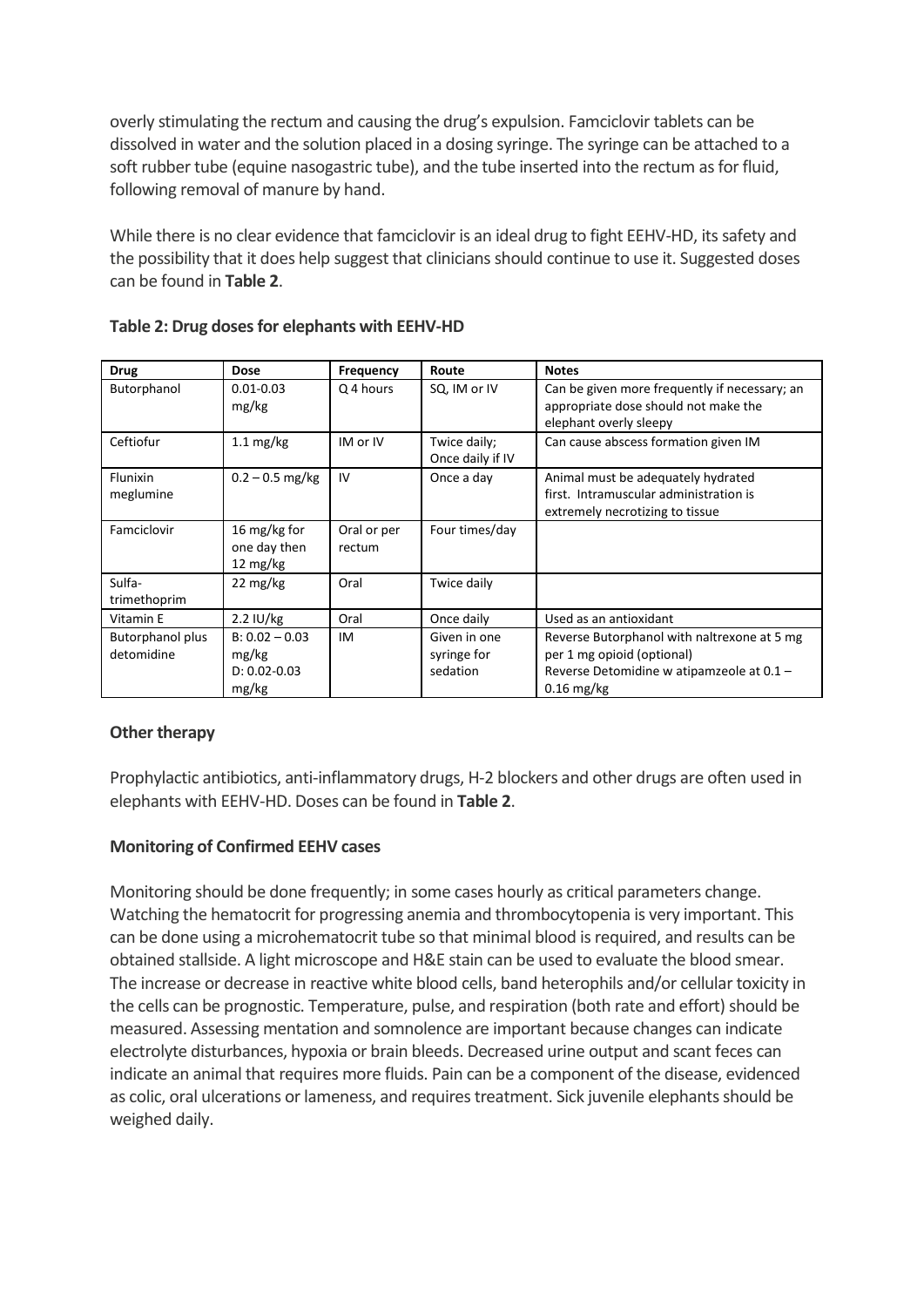Measuring oxygen saturation of hemoglobin with a pulse oximeter on the tongue is important in more severe cases. The heart should be auscultated in elephants weighing less than 2000 kg by placing the stethescope just caudal to the elbow, and then as far under the elbow as possible. The presence of tachycardia or heart murmurs can indicate progressing disease. Difficulty hearing the heart raises concern about pericardial effusion; this can be confirmed with a gel-covered ultrasound placed over skin that has been thoroughly soaked first with water. Changes in the color of the mucus membranes, particularly a cyanotic color, are concerning. These animals may benefit from nasal oxygen supplementation.

Some elephants show evidence of hepatopathy by ultrasound, development of lipemic serum, or liver enzyme changes in the SBC. Adding Vitamin E, an antioxidant, may be helpful.

Recumbent elephants should have adequate padding under them, and should be turned regularly. Prognosis declines for animals too weak or sick to get up without assistance.

This document was reviewed by Lauren Howard, DVM, Dipl. ACZM, Houston Zoo.

#### **Recommended references:**

*Hall NH, Isaza R, Hall J, S., et al.* Serum osmolality and effects of water deprivation in captive Asian elephants (Elephas maximus). Journal of veterinary diagnostic investigation 2012;24:688-695.

*Isaza R, Hunter RP, Richman LK, et al.* Famciclovir pharmacokinetics in young Asian elephants (Elephas maximus). American association of zoo veterinarians 2003;82.

*Weber M, Junge R, Black P, et al*. Management of critical juvenile Asian elephants (Elephas maximus). Proceedings of the AAZV 2009:82-83.

*Wiedner E, Hale A.* Evidence of specific blood types in Asian elephants (Elephas maximus) and significant incidence of positive crossmatch. Proceedings of the AAZV and AAWV joint conference 2010:173.

*Wiedner E, Howard LL, Isaza R*. Treatment of Elephant endotheliotropic herpesvirus (EEHV) In: Fowler ME,Miller RE, eds. Fowler's Zoo and Wildlife Medicine 7 Current Therapy: Saunders, 2012.